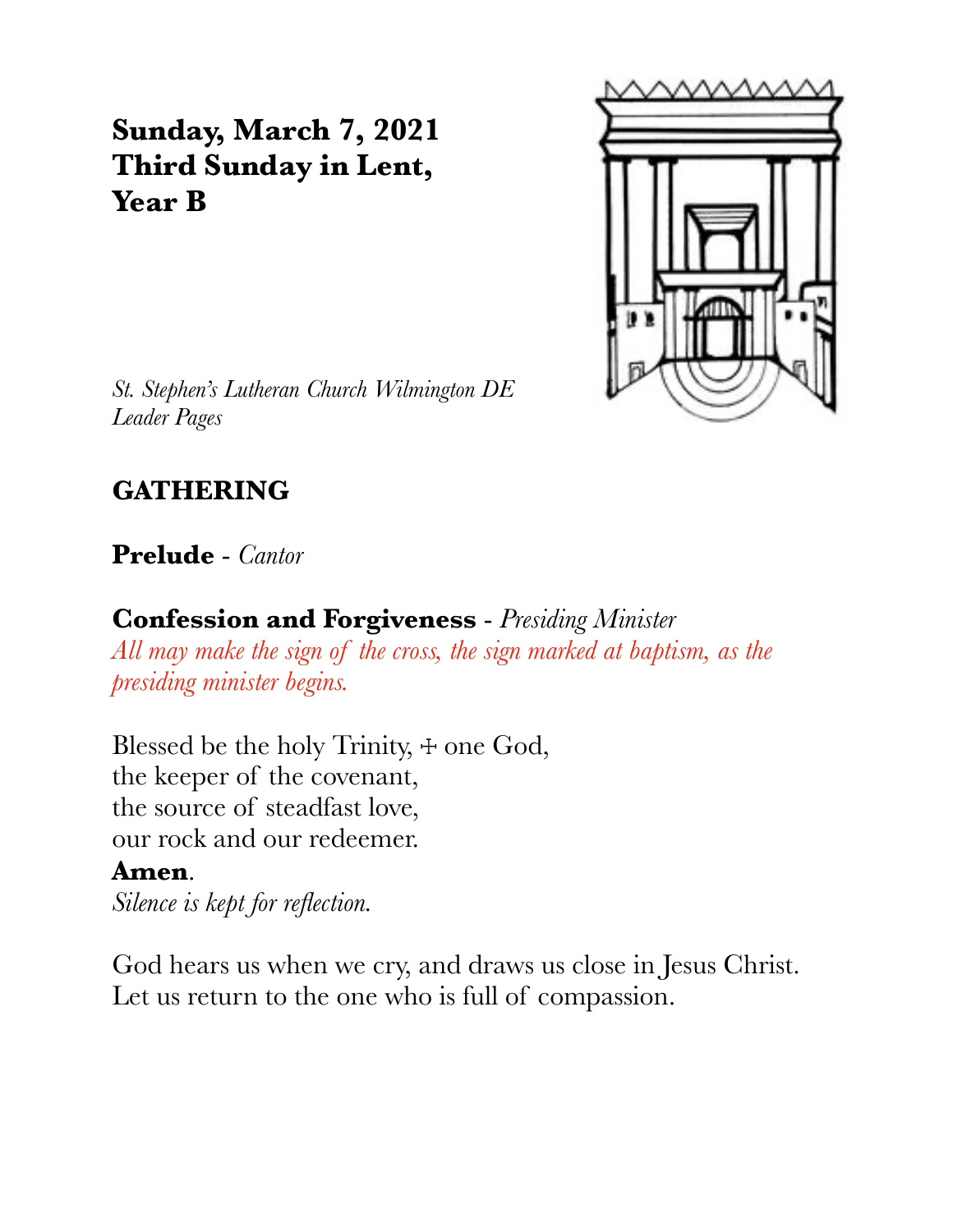### Fountain of living water,

**pour out your mercy over us. Our sin is heavy, and we long to be free. Rebuild what we have ruined and mend what we have torn. Wash us in your cleansing flood. Make us alive in the Spirit to follow in the way of Jesus, as healers and restorers of the world you so love. Amen**

Beloved, God's word never fails. The promise rests on grace: by the saving love of Jesus Christ, the wisdom and power of God, your sins are ☩ forgiven, and God remembers them no more. Journey in the way of Jesus.

#### **Amen**.

## **Gathering Song** - *ELW 343 Vs. 1 & 4*

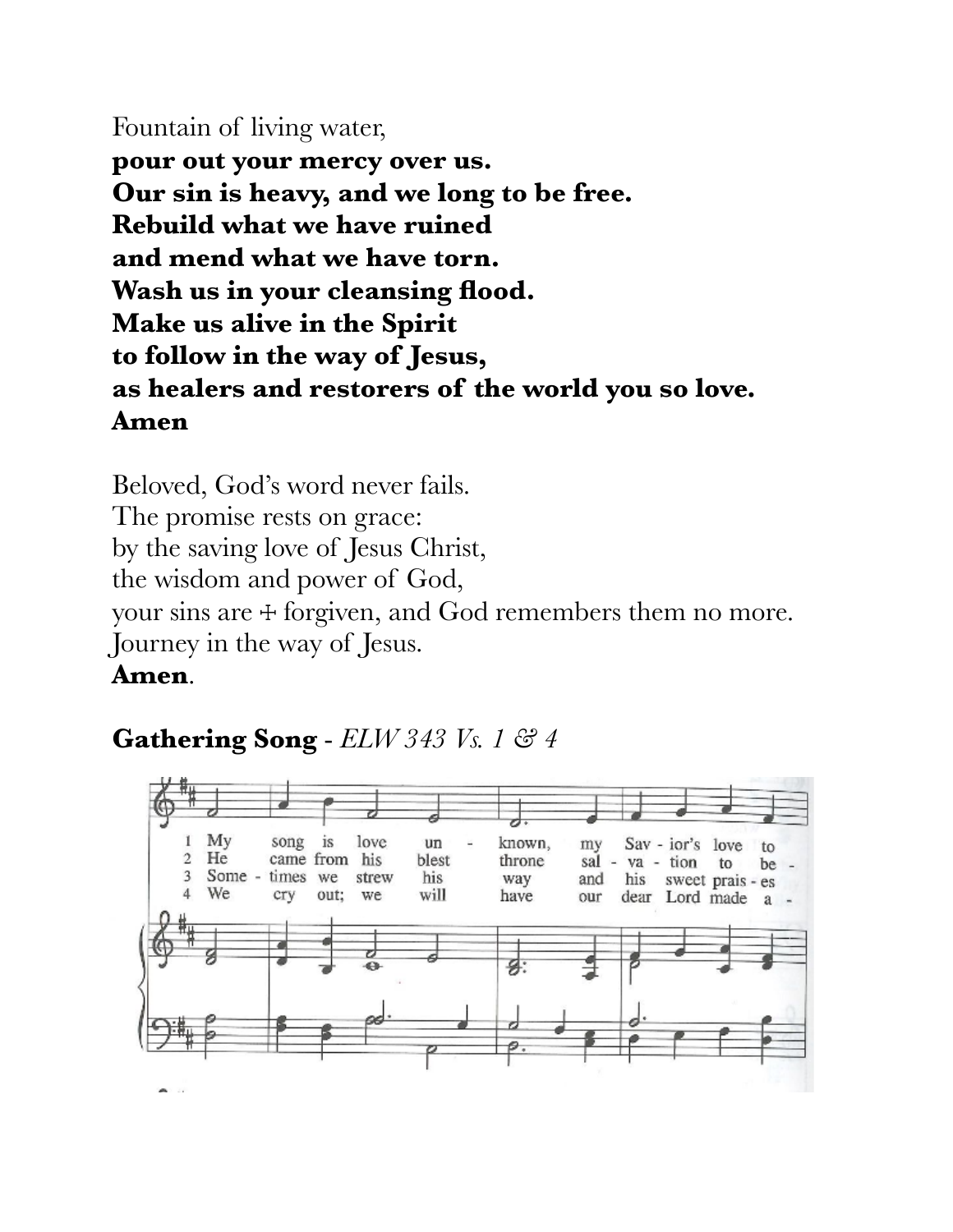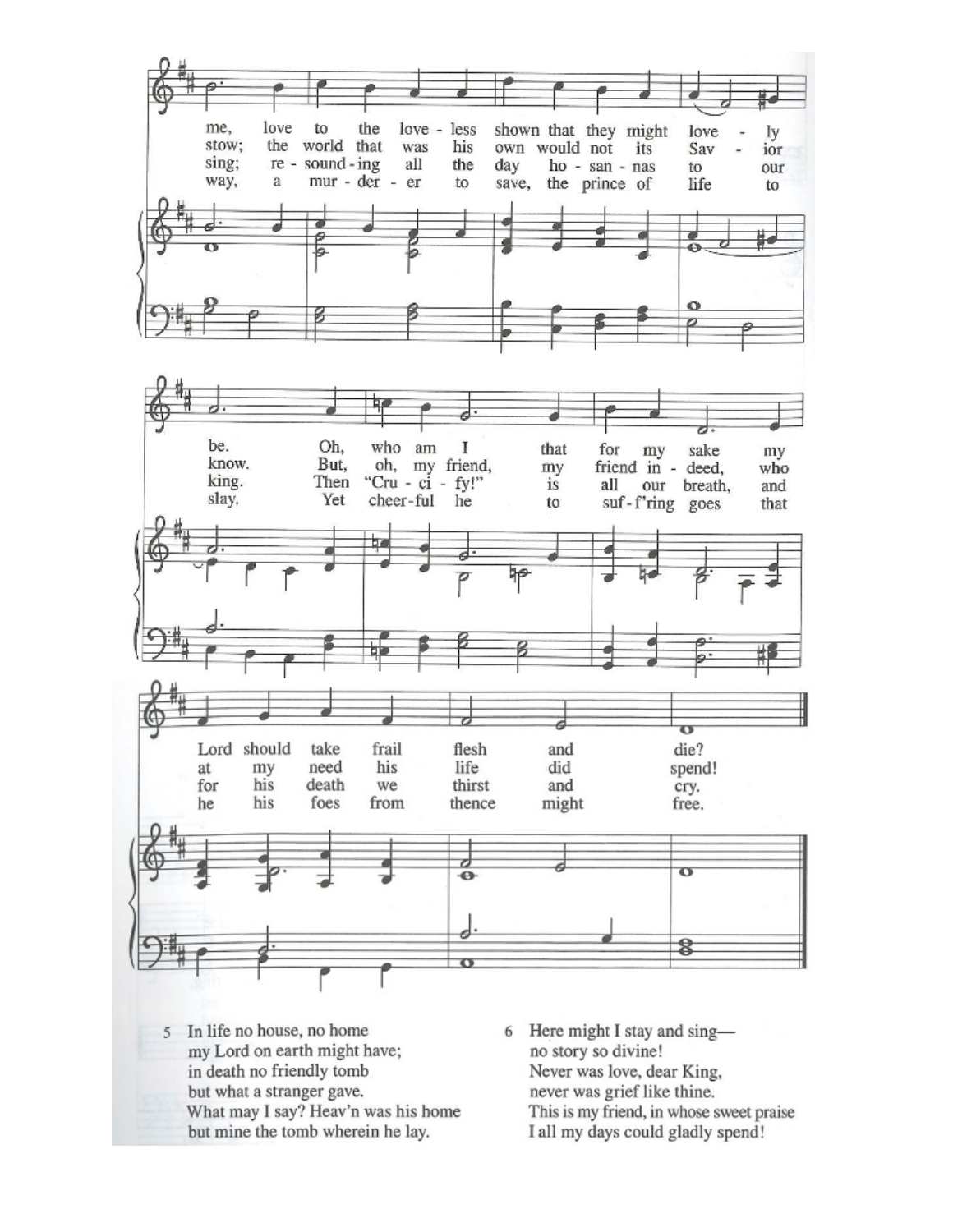### **Greeting** - *Presiding Minister*

The grace of our Lord Jesus Christ, the love of God, and the communion of the Holy Spirit be with you all.

### **And also with you.**

### **Prayer of the Day** - *Assistant Minister*

Let us pray.

Holy God, through your Son you have called us to live faithfully and act courageously. Keep us steadfast in your covenant of grace, and teach us the wisdom that comes only through Jesus Christ, our Savior and Lord, who lives and reigns with you and the Holy Spirit, one God, now and forever. **Amen**.

**Kyrie** *- Kyrie Setting 5*

**Canticle of Praise** - *Glory to God Setting 5*

# **WORD**

## **First Reading (Exodus 20:1-17)** - *Lector*

A reading from Exodus.

1God spoke all these words:

 2I am the Lord your God, who brought you out of the land of Egypt, out of the house of slavery; 3you shall have no other gods before me.

 4You shall not make for yourself an idol, whether in the form of anything that is in heaven above, or that is on the earth beneath, or that is in the water under the earth. 5You shall not bow down to them or worship them; for I the Lord your God am a jealous God, punishing children for the iniquity of parents, to the third and the fourth generation of those who reject me, 6but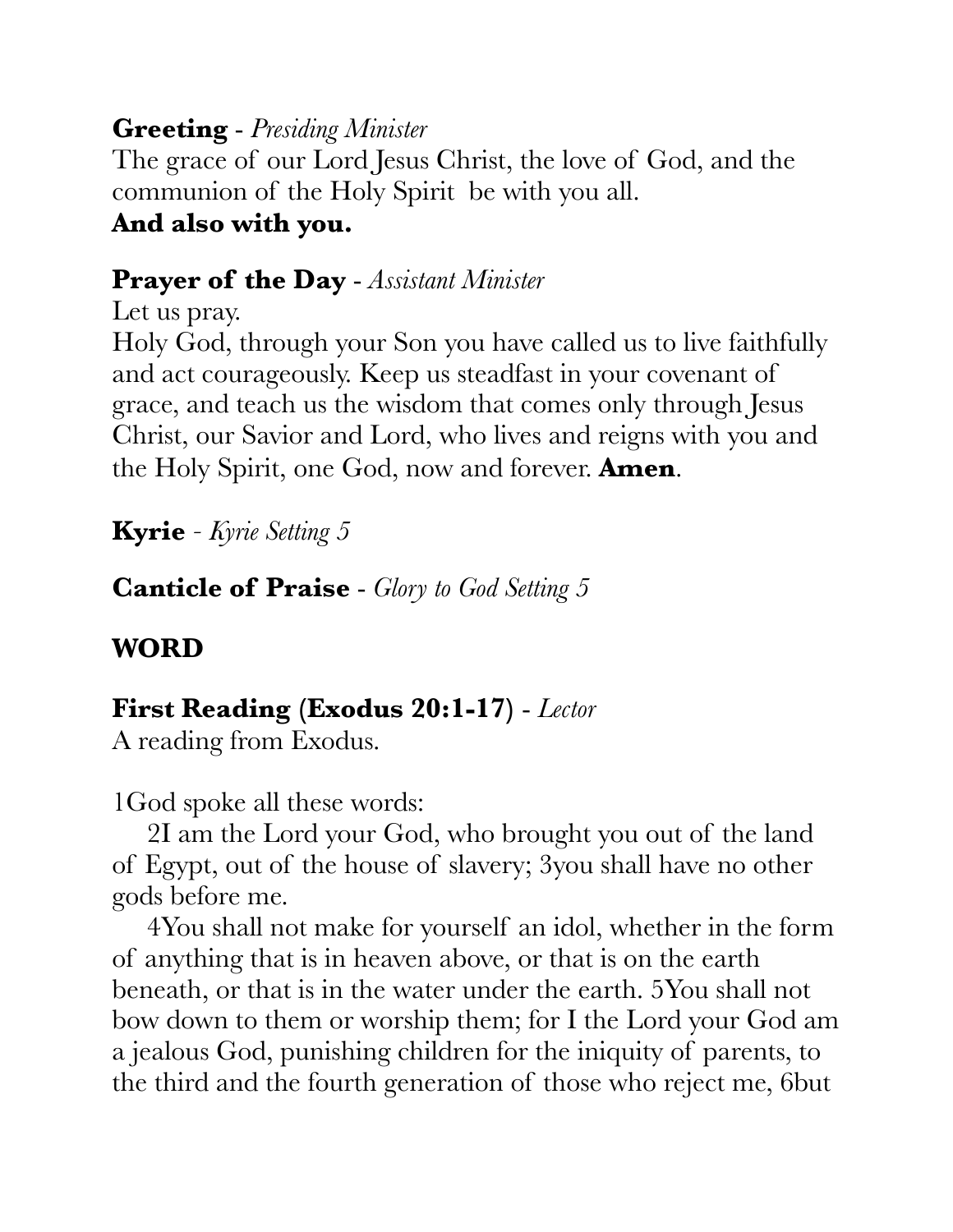showing steadfast love to the thousandth generation of those who love me and keep my commandments.

 7You shall not make wrongful use of the name of the Lord your God, for the Lord will not acquit anyone who misuses his name.

 8Remember the sabbath day, and keep it holy. 9Six days you shall labor and do all your work. 10But the seventh day is a sabbath to the Lord your God; you shall not do any work—you, your son or your daughter, your male or female slave, your livestock, or the alien resident in your towns. 11For in six days the Lord made heaven and earth, the sea, and all that is in them, but rested the seventh day; therefore the Lord blessed the sabbath day and consecrated it.

 12Honor your father and your mother, so that your days may be long in the land that the Lord your God is giving you.

13You shall not murder.

14You shall not commit adultery.

15You shall not steal.

16You shall not bear false witness against your neighbor.

 17You shall not covet your neighbor's house; you shall not covet your neighbor's wife, or male or female slave, or ox, or donkey, or anything that belongs to your neighbor.

Word of God, word of life.

### **Thanks be to God.**

### **Psalm** *- 19*

1The heavens declare the glo- | ry of God, and the sky proclaims its | maker's handiwork. 2One day tells its tale | to another, and one night imparts knowledge | to another. 3Although they have no | words or language,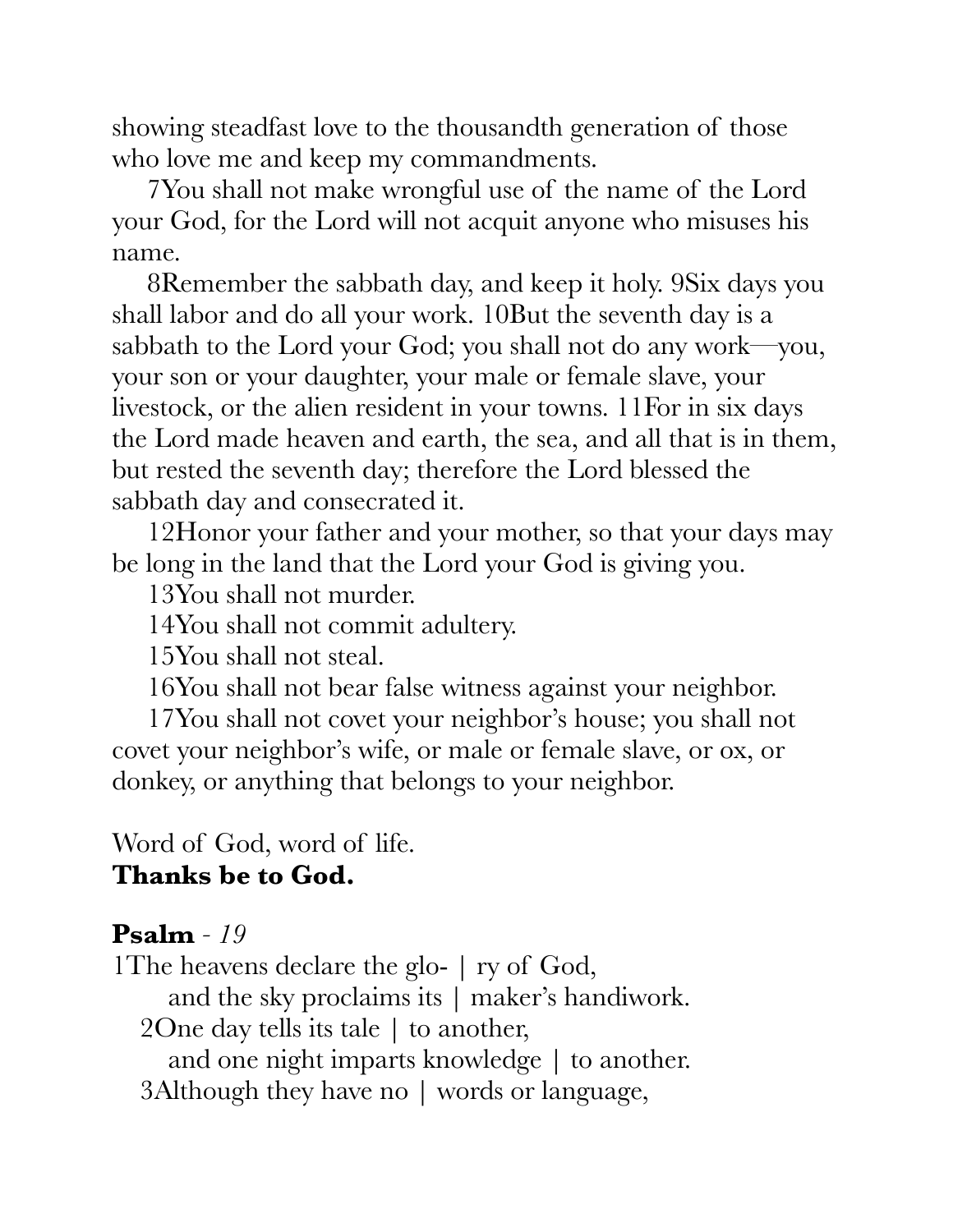and their voices | are not heard,

4their sound has gone out into all lands, and their message to the ends | of the world,

where God has pitched a tent | for the sun.

5It comes forth like a bridegroom out | of his chamber;

it rejoices like a champion to | run its course.

6It goes forth from the uttermost edge of the heavens and runs about to the end of | it again;

nothing is hidden from its | burning heat.

7The teaching of the Lord is perfect and re- | vives the soul;

 the testimony of the Lord is sure and gives wisdom to | the simple.

8The statutes of the Lord are just and re- | joice the heart;

 the commandment of the Lord is clear and gives light | to the eyes.

9The fear of the Lord is clean and en- | dures forever;

 the judgments of the Lord are true and righteous | altogether.

10More to be desired are they than gold, more than | much fine gold,

sweeter far than honey, than honey | in the comb.

11By them also is your ser- | vant enlightened,

and in keeping them there is | great reward.

12Who can detect one's | own offenses?

Cleanse me from my | secret faults.

13Above all, keep your servant from presumptuous sins; let them not get dominion | over me;

then shall I be whole and sound, and innocent of  $a \mid \text{great}$ offense.

14Let the words of my mouth and the meditation of my heart be acceptable | in your sight,

O Lord, my strength and | my redeemer.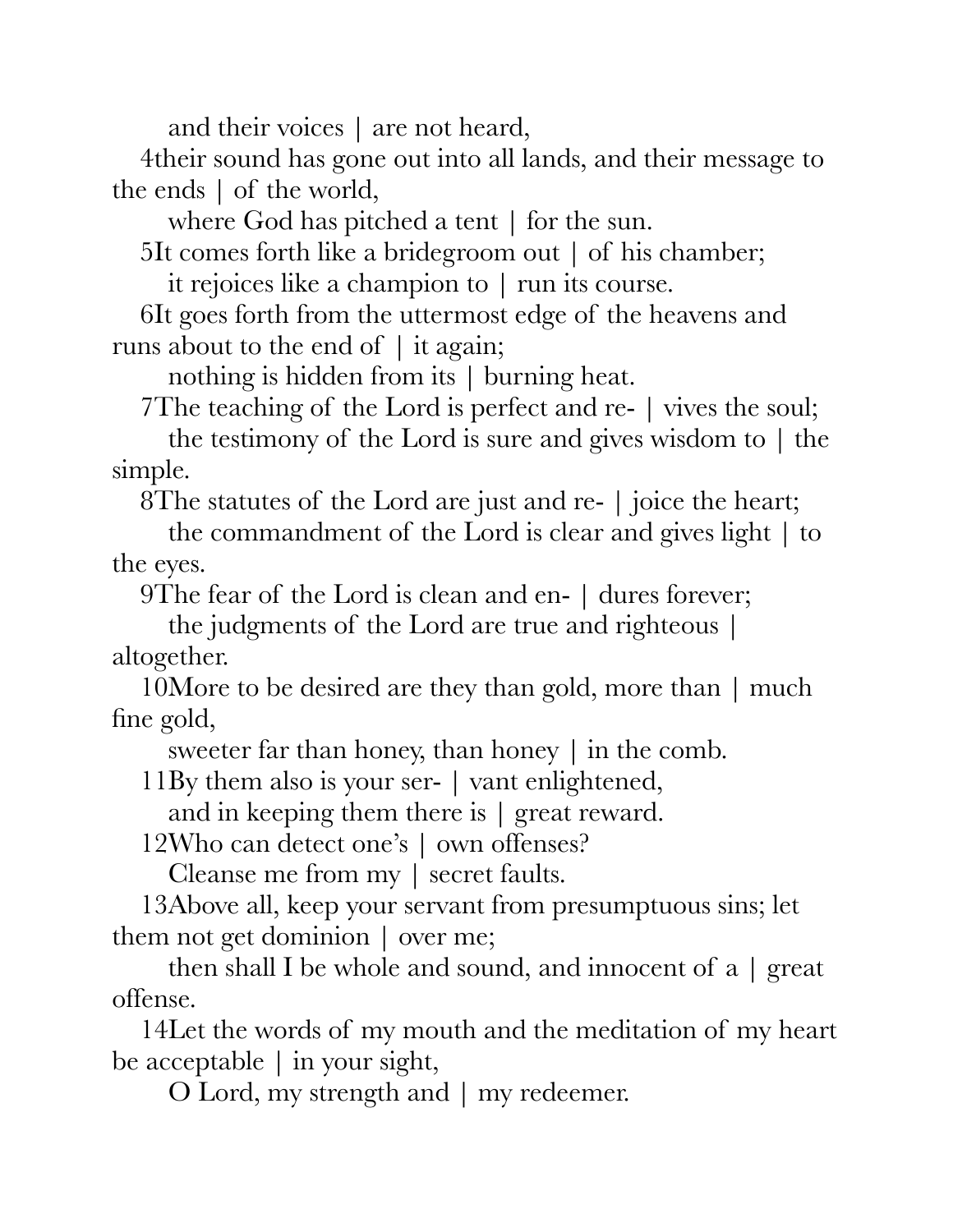# **Second Reading (1 Corinthians 1:18-25)** - *Lector*

A reading from Paul's First Letter to the Corinthians.

18The message about the cross is foolishness to those who are perishing, but to us who are being saved it is the power of God. 19For it is written,

"I will destroy the wisdom of the wise,

 and the discernment of the discerning I will thwart." 20Where is the one who is wise? Where is the scribe? Where is the debater of this age? Has not God made foolish the wisdom of the world? 21For since, in the wisdom of God, the world did not know God through wisdom, God decided, through the foolishness of our proclamation, to save those who believe. 22For Jews demand signs and Greeks desire wisdom, 23but we proclaim Christ crucified, a stumbling block to Jews and foolishness to Gentiles, 24but to those who are the called, both Jews and Greeks, Christ the power of God and the wisdom of God. 25For God's foolishness is wiser than human wisdom, and God's weakness is stronger than human strength.

Word of God, Word of life. **Thanks be to God.**

**Gospel Acclamation** - *Lenten Acclamation Setting 5*

# **Gospel (John 2:13-22) -** *Preacher* The Holy Gospel According to John.

**Glory to you O Lord.**

13The Passover of the Jews was near, and Jesus went up to Jerusalem. 14In the temple he found people selling cattle, sheep, and doves, and the money changers seated at their tables. 15Making a whip of cords, he drove all of them out of the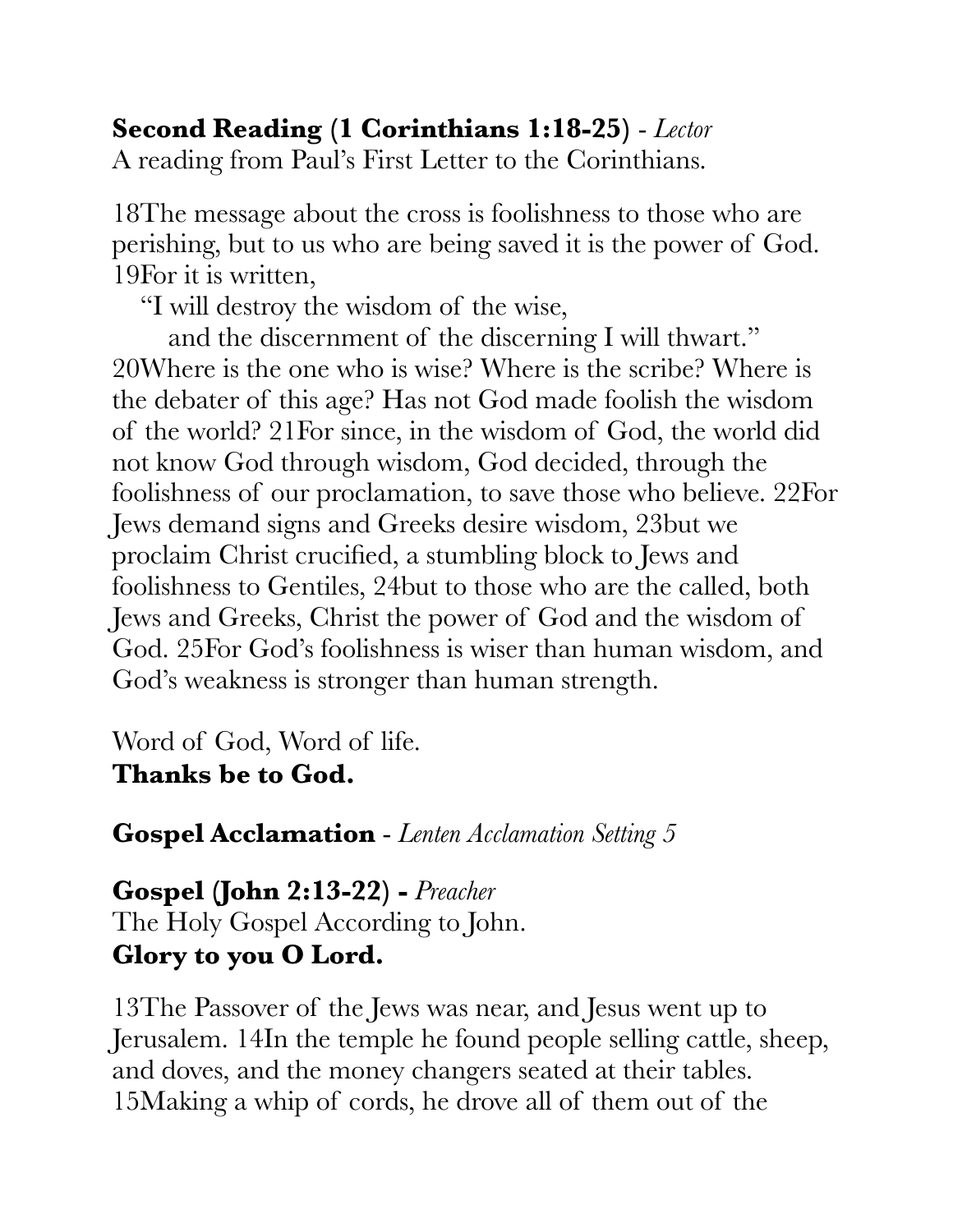temple, both the sheep and the cattle. He also poured out the coins of the money changers and overturned their tables. 16He told those who were selling the doves, "Take these things out of here! Stop making my Father's house a marketplace!" 17His disciples remembered that it was written, "Zeal for your house will consume me." 18The Jews then said to him, "What sign can you show us for doing this?" 19Jesus answered them, "Destroy this temple, and in three days I will raise it up." 20The Jews then said, "This temple has been under construction for forty-six years, and will you raise it up in three days?" 21But he was speaking of the temple of his body. 22After he was raised from the dead, his disciples remembered that he had said this; and they believed the scripture and the word that Jesus had spoken.

### The Gospel of the Lord **Praise to you O Christ.**

**Sermon** - Pastor Jason

# **Hymn of the Day -** *ELW 322 (Vs. 1-3)*

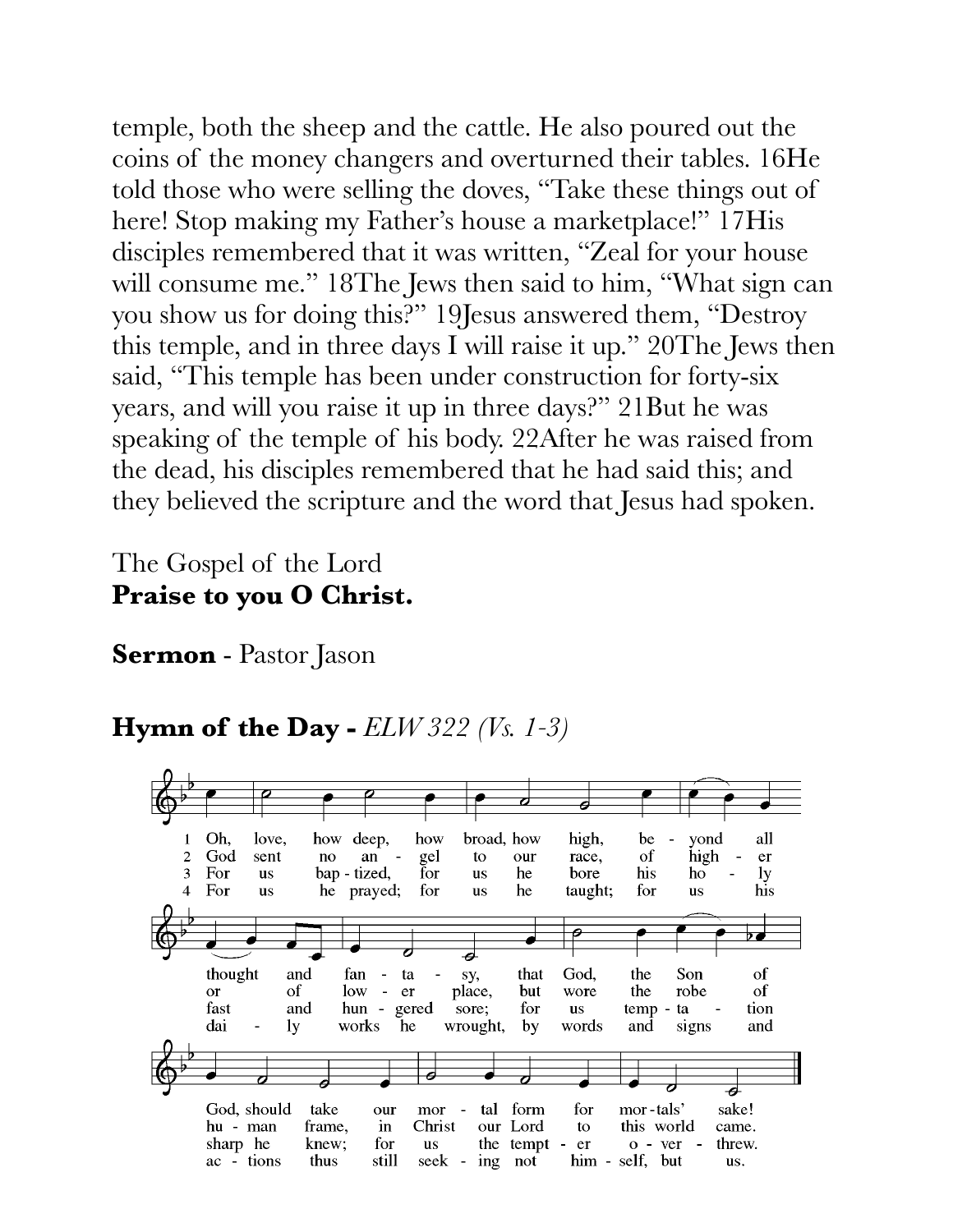**Creed** - Lector Let us confess our faith in the words of the Nicene Creed:

We believe in one God, the Father, the Almighty, maker of heaven and earth, of all that is, seen and unseen.

We believe in one Lord, Jesus Christ, the only Son of God, eternally begotten of the Father, God from God, Light from Light, true God from true God, begotten, not made, of one Being with the Father; through him all things were made.

For us and for our salvation he came down from heaven, was incarnate of the Holy Spirit and the virgin Mary and became truly human. For our sake he was crucified under Pontius Pilate; he suffered death and was buried.

On the third day he rose again in accordance with the scriptures; he ascended into heaven and is seated at the right hand of the Father.

He will come again in glory to judge the living and the dead, and his kingdom will have no end.

We believe in the Holy Spirit, the Lord, the giver of life,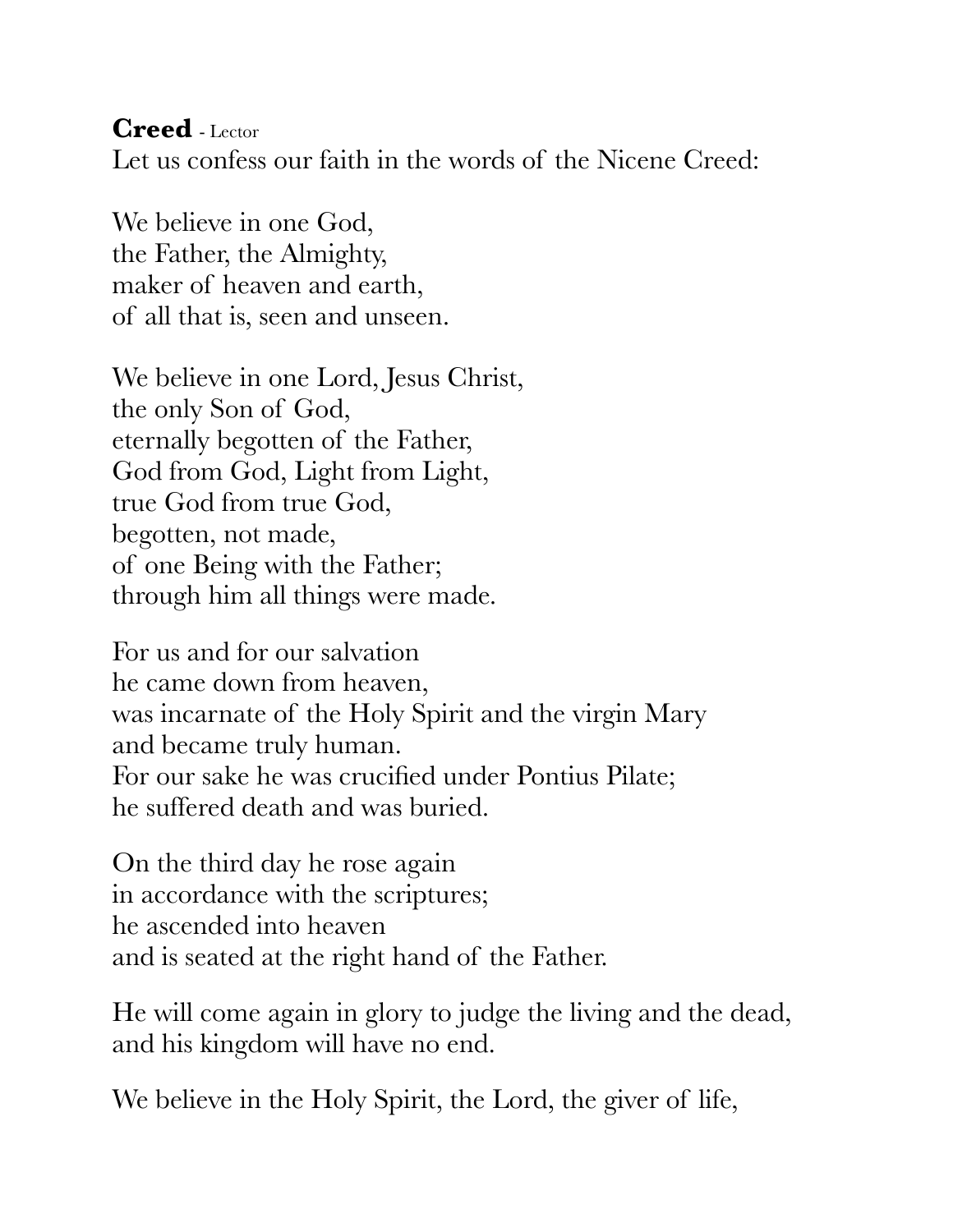who proceeds from the Father and the Son,\* who with the Father and the Son is worshiped and glorified, who has spoken through the prophets.

We believe in one holy catholic and apostolic church. We acknowledge one baptism for the forgiveness of sins. We look for the resurrection of the dead, and the life of the world to come. **Amen**.

# **Prayers of Intercession** - *Lector*

# **THANKSGIVING FOR THE WORD**

**Offering Song** - *ELW 336* - *Cantor*

### **Offering Prayer** - *Assistant Minister*

Let us pray.

O God, rich in mercy, full of kindness, out of your great love, you raise us up from sin and death and make us alive together with Christ. Write your word upon our hearts and restore in us the image of your love that, by your Spirit, our way of life may become the way of Christ, through whom we pray.

### **Amen**.

### **Dialogue & Thanksgiving** - *Presiding Minister*

The Lord be with you. **And also with you.**

Let us give thanks to the Lord our God. **It is right to give our thanks and praise.**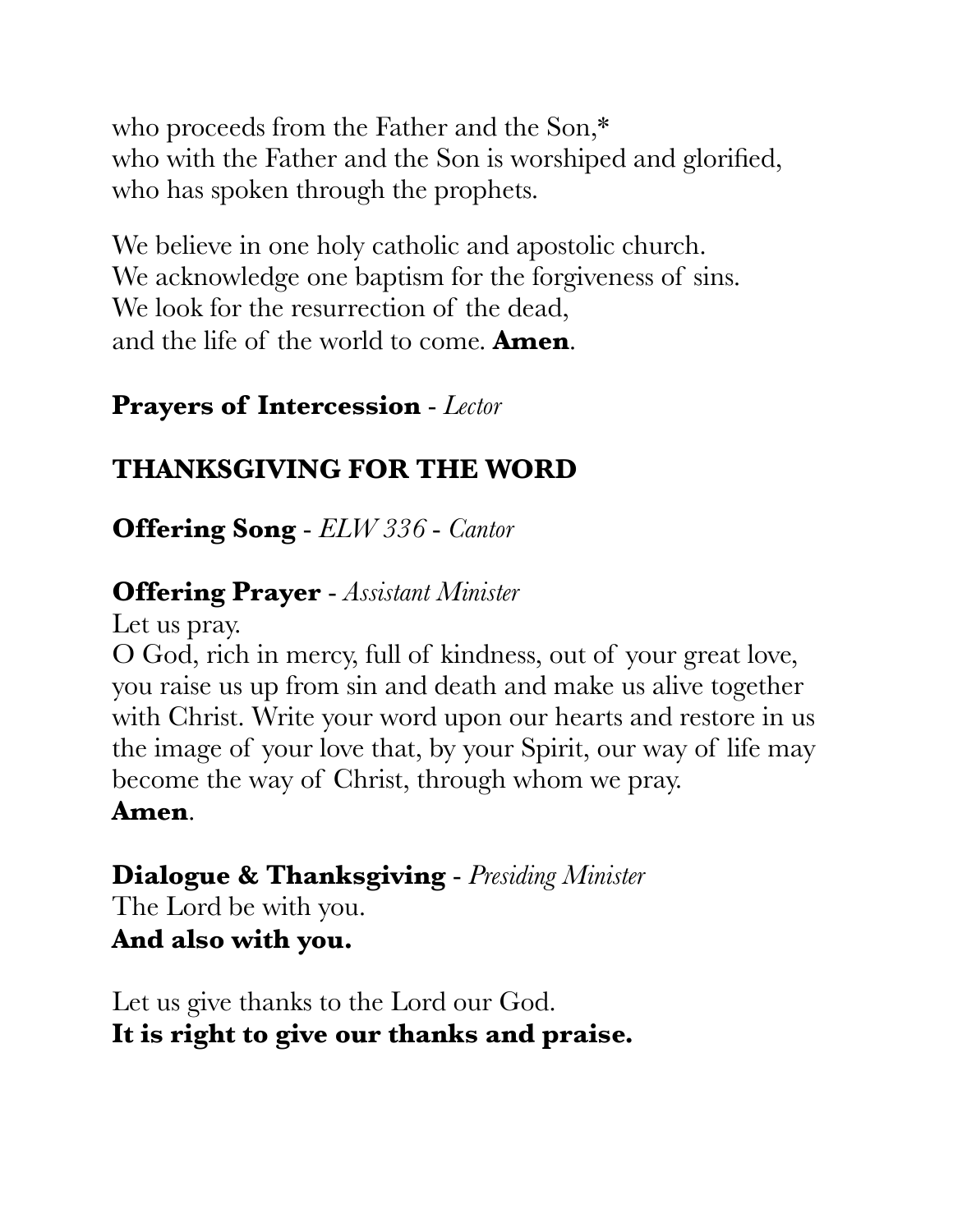Holy God, our living Water, our faithful Companion, our true Guide, by your Word you created a world with rivers and seas, wells and springs, and in mercy you provided water for your people in the wilderness. For your Word with the water of baptism, we thank you, O God.

# **We thank you, O God.**

We praise you for Christ, who joined us in our desert, calling us to righteousness, granting forgiveness, and walking with us into newness of life. For Jesus, your gracious Word, we glorify you, O God. **We glorify you, O God.**

Through these days of Lent we plead for your Spirit, that strengthened by your Word, we may care for others and for the world you made, and work for justice and peace for all. For your Word in our hearts and minds, we praise you, O God. **We praise you, O God.**

Receive our thanksgiving, and grant us your blessing, Holy God, now and forever.

## **Amen**.

# **Lord's Prayer**

Gathered into one by the Holy Spirit we pray as Jesus taught:

Our Father in heaven, hallowed be your name, your kingdom come, your will be done, on earth as in heaven.